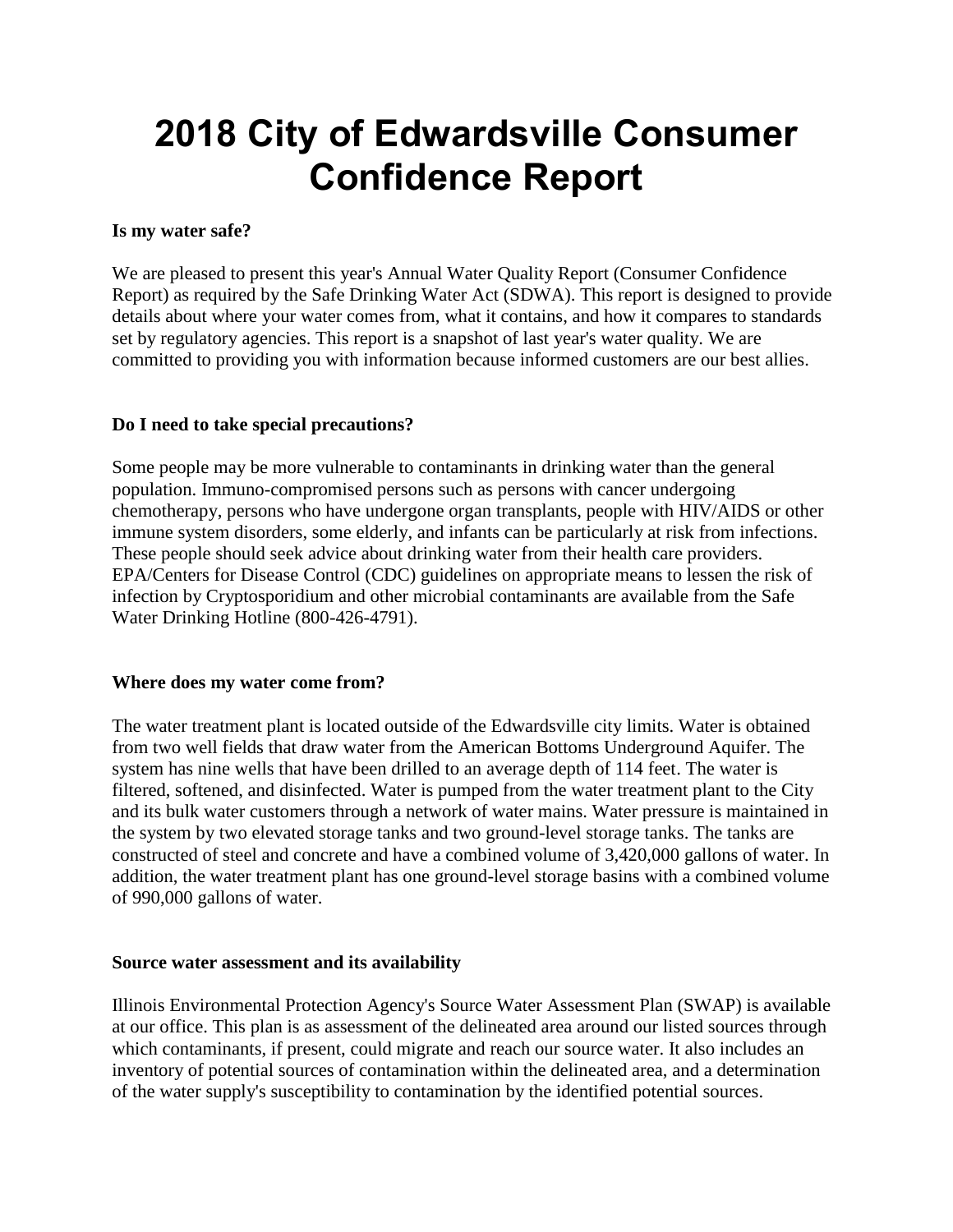According to the Source Water Assessment Plan, our water system has a susceptibility rating of "medium." If you would like to review the Source Water Assessment Plan, please feel free to contact the Public Works office during regular office hours.

#### **Why are there contaminants in my drinking water?**

Drinking water, including bottled water, may reasonably be expected to contain at least small amounts of some contaminants. The presence of contaminants does not necessarily indicate that water poses a health risk. More information about contaminants and potential health effects can be obtained by calling the Environmental Protection Agency's (EPA) Safe Drinking Water Hotline (800-426-4791). The sources of drinking water (both tap water and bottled water) include rivers, lakes, streams, ponds, reservoirs, springs, and wells. As water travels over the surface of the land or through the ground, it dissolves naturally occurring minerals and, in some cases, radioactive material, and can pick up substances resulting from the presence of animals or from human activity.

Microbial contaminants, such as viruses and bacteria, that may come from sewage treatment plants, septic systems, agricultural livestock operations, and wildlife; inorganic contaminants, such as salts and metals, which can be naturally occurring or result from urban stormwater runoff, industrial, or domestic wastewater discharges, oil and gas production, mining, or farming; pesticides and herbicides, which may come from a variety of sources such as agriculture, urban stormwater runoff, and residential uses; organic Chemical Contaminants, including synthetic and volatile organic chemicals, which are by-products of industrial processes and petroleum production, and can also come from gas stations, urban stormwater runoff, and septic systems; and radioactive contaminants, which can be naturally occurring or be the result of oil and gas production and mining activities. In order to ensure that tap water is safe to drink, EPA prescribes regulations that limit the amount of certain contaminants in water provided by public water systems. Food and Drug Administration (FDA) regulations establish limits for contaminants in bottled water which must provide the same protection for public health.

### **How can I get involved?**

The Edwardsville City Council has the decision-making responsibility regarding contractual agreements and expenditure of funds for the water system. You are invited to attend our regularly scheduled City Council meetings, which are held at 7:00 p.m. on the first and third Tuesdays of each month in the City Council Chambers of the Edwardsville City Hall located at 118 Hillsboro Avenue, Edwardsville.

### **Description of Water Treatment Process**

Your water is treated by filtration and disinfection. Filtration removes particles suspended in the source water. Particles typically include clays and silts, natural organic matter, iron and manganese, and microorganisms. Your water is also treated by disinfection. Disinfection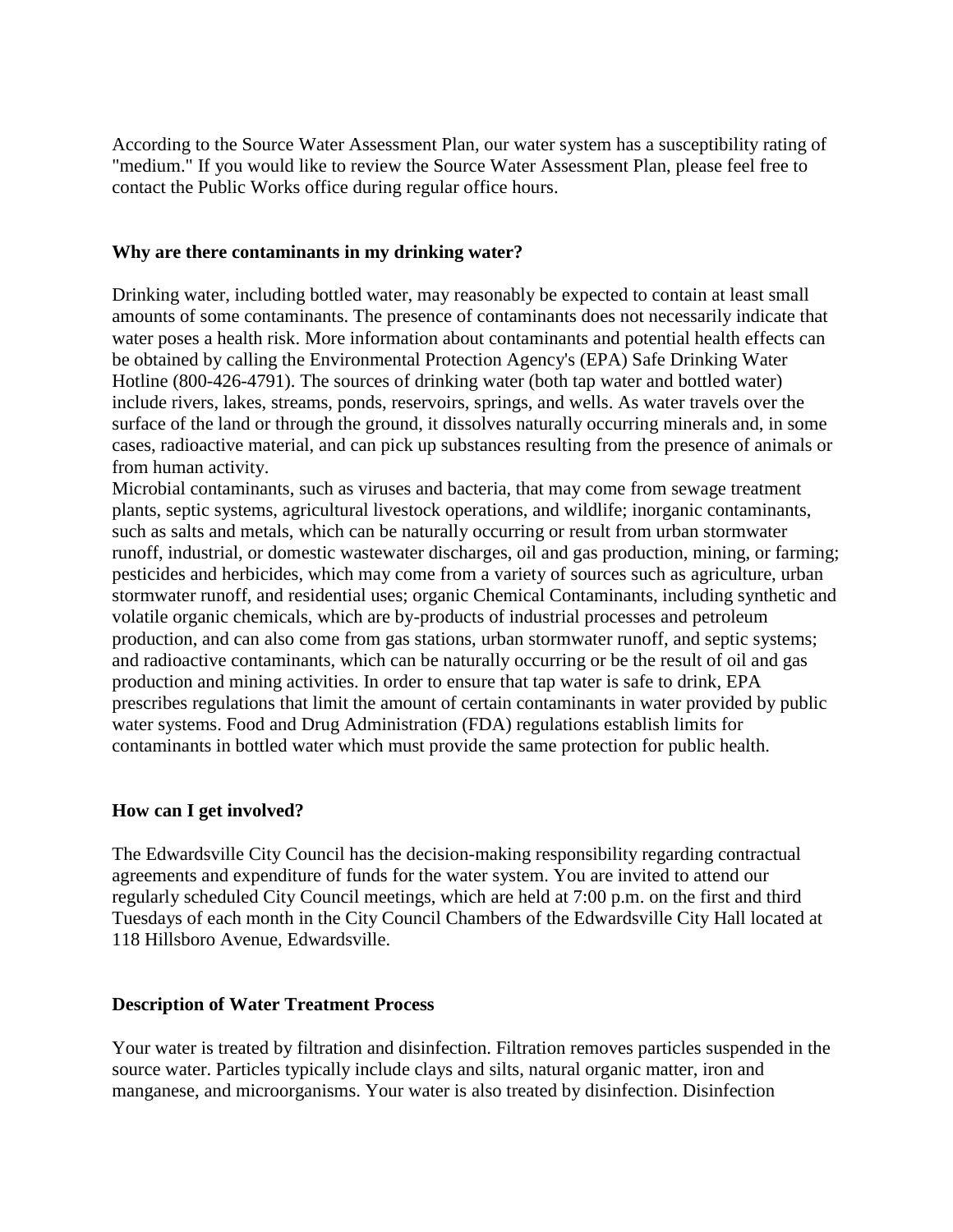involves the addition of chlorine or other disinfectants to kill bacteria and other microorganisms (viruses, cysts, etc.) that may be in the water. Disinfection is considered to be one of the major public health advances of the 20th century.

# **Water Conservation Tips**

Did you know that the average U.S. household uses approximately 400 gallons of water per day or 100 gallons per person per day? Luckily, there are many low-cost and no-cost ways to conserve water. Small changes can make a big difference - try one today and soon it will become second nature.

- Take short showers a 5 minute shower uses 4 to 5 gallons of water compared to up to 50 gallons for a bath.
- Shut off water while brushing your teeth, washing your hair and shaving and save up to 500 gallons a month.
- Use a water-efficient showerhead. They're inexpensive, easy to install, and can save you up to 750 gallons a month.
- Run your clothes washer and dishwasher only when they are full. You can save up to 1,000 gallons a month.
- Water plants only when necessary.
- Fix leaky toilets and faucets. Faucet washers are inexpensive and take only a few minutes to replace. To check your toilet for a leak, place a few drops of food coloring in the tank and wait. If it seeps into the toilet bowl without flushing, you have a leak. Fixing it or replacing it with a new, more efficient model can save up to 1,000 gallons a month.
- Adjust sprinklers so only your lawn is watered. Apply water only as fast as the soil can absorb it and during the cooler parts of the day to reduce evaporation.
- Teach your kids about water conservation to ensure a future generation that uses water wisely. Make it a family effort to reduce next month's water bill!
- Visit [www.epa.gov/watersense](http://www.epa.gov/watersense) for more information.

# **Cross Connection Control Survey**

The purpose of this survey is to determine whether a cross-connection may exist at your home or business. A cross connection is an unprotected or improper connection to a public water distribution system that may cause contamination or pollution to enter the system. We are responsible for enforcing cross-connection control regulations and insuring that no contaminants can, under any flow conditions, enter the distribution system. If you have any of the devices listed below please contact us so that we can discuss the issue, and if needed, survey your connection and assist you in isolating it if that is necessary.

- Boiler/ Radiant heater (water heaters not included)
- Underground lawn sprinkler system
- Pool or hot tub (whirlpool tubs not included)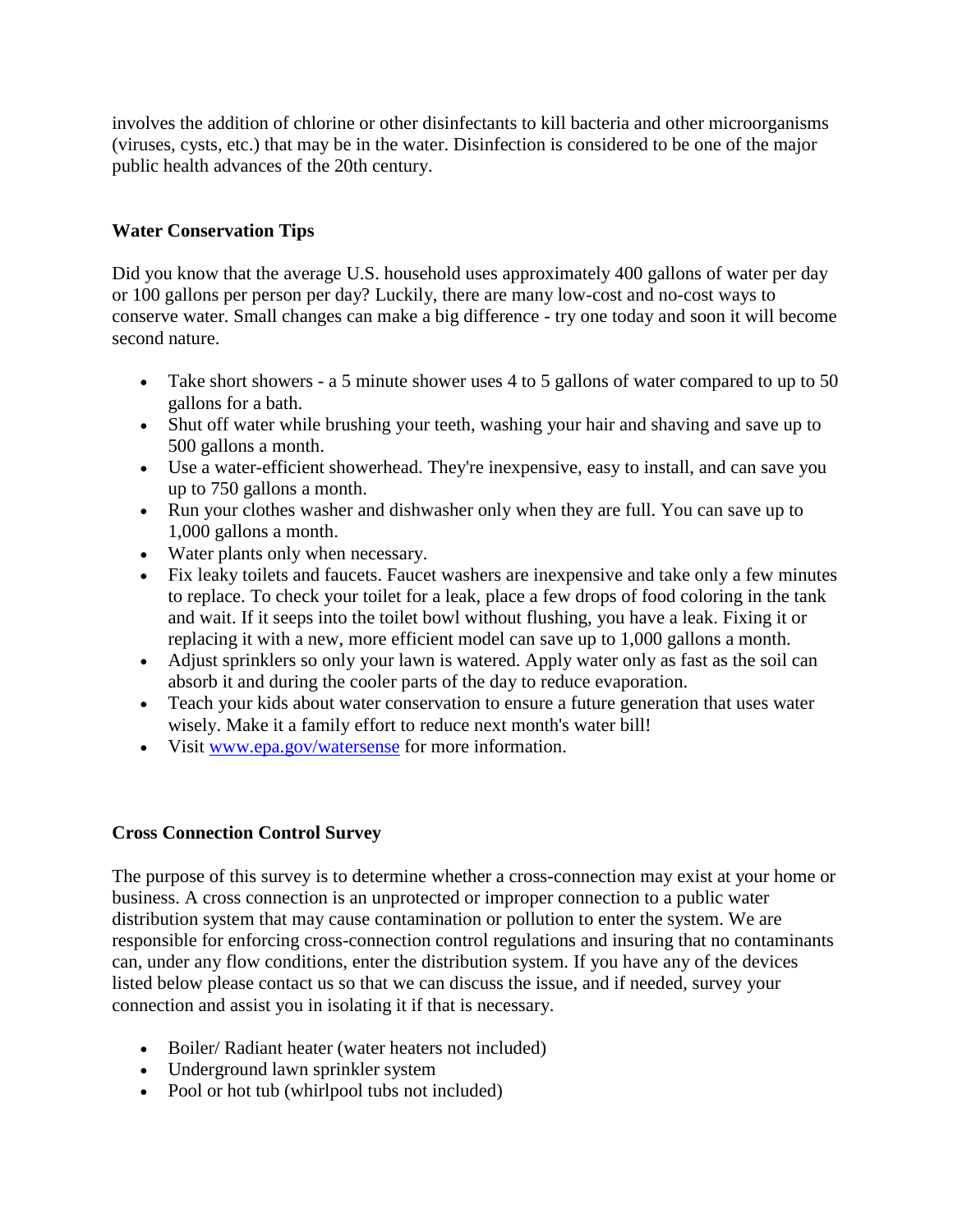- $\bullet$  Additional source(s) of water on the property
- Decorative pond
- Watering trough

### **Source Water Protection Tips**

Protection of drinking water is everyone's responsibility. You can help protect your community's drinking water source in several ways:

- Eliminate excess use of lawn and garden fertilizers and pesticides they contain hazardous chemicals that can reach your drinking water source.
- Pick up after your pets.
- If you have your own septic system, properly maintain your system to reduce leaching to water sources or consider connecting to a public water system.
- Dispose of chemicals properly; take used motor oil to a recycling center.
- Volunteer in your community. Find a watershed or wellhead protection organization in your community and volunteer to help. If there are no active groups, consider starting one. Use EPA's Adopt Your Watershed to locate groups in your community, or visit the Watershed Information Network's How to Start a Watershed Team.
- Organize a storm drain stenciling project with your local government or water supplier. Stencil a message next to the street drain reminding people "Dump No Waste - Drains to River" or "Protect Your Water." Produce and distribute a flyer for households to remind residents that storm drains dump directly into your local water body.

### **Additional Information for Lead**

If present, elevated levels of lead can cause serious health problems, especially for pregnant women and young children. Lead in drinking water is primarily from materials and components associated with service lines and home plumbing. Edwardsville is responsible for providing high quality drinking water, but cannot control the variety of materials used in plumbing components. When your water has been sitting for several hours, you can minimize the potential for lead exposure by flushing your tap for 30 seconds to 2 minutes before using water for drinking or cooking. If you are concerned about lead in your water, you may wish to have your water tested. Information on lead in drinking water, testing methods, and steps you can take to minimize exposure is available from the Safe Drinking Water Hotline or at http://www.epa.gov/safewater/lead.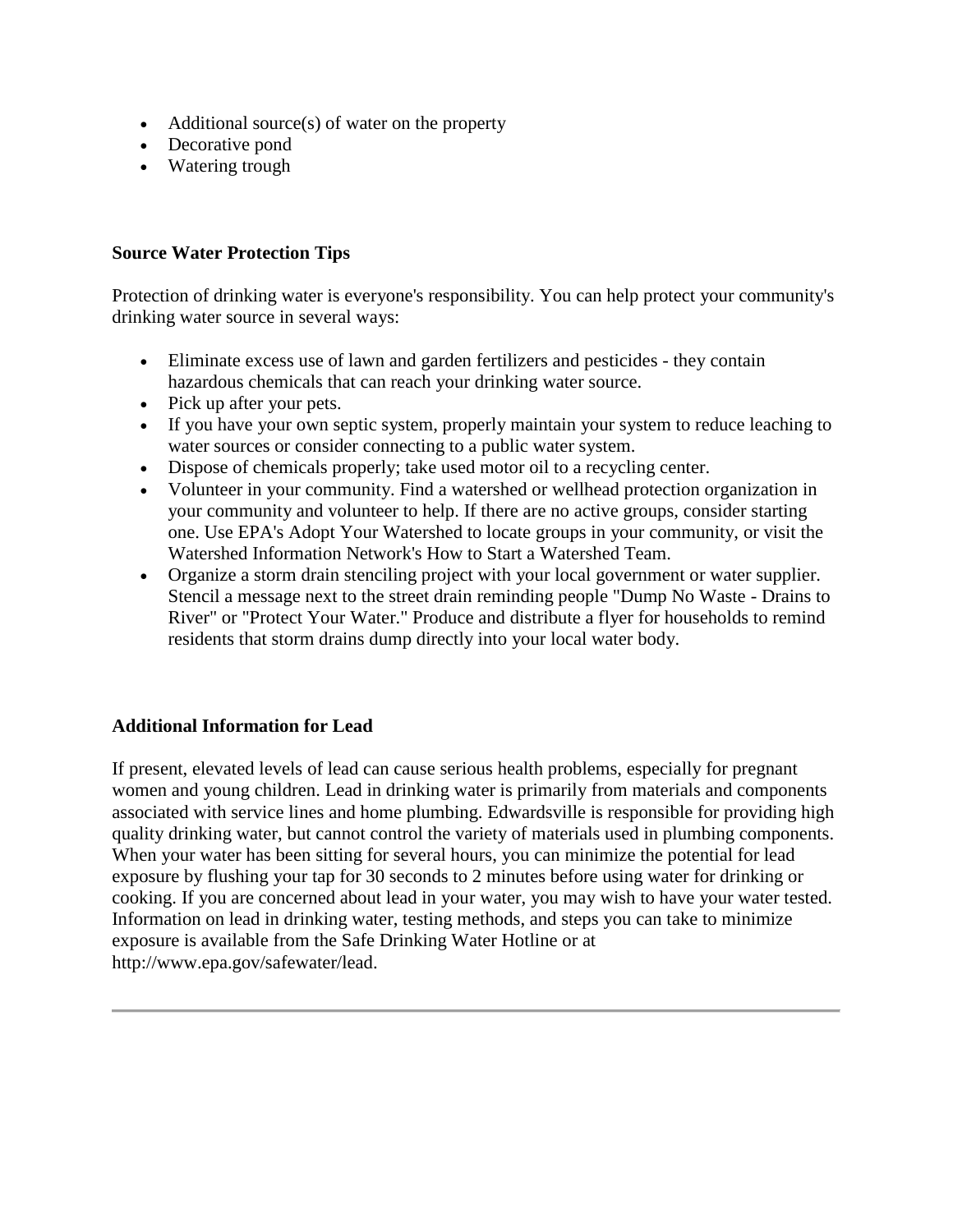# **Water Quality Data Table**

In order to ensure that tap water is safe to drink, EPA prescribes regulations which limit the amount of contaminants in water provided by public water systems. The table below lists all of the drinking water contaminants that we detected during the calendar year of this report. Although many more contaminants were tested, only those substances listed below were found in your water. All sources of drinking water contain some naturally occurring contaminants. At low levels, these substances are generally not harmful in our drinking water. Removing all contaminants would be extremely expensive, and in most cases, would not provide increased protection of public health. A few naturally occurring minerals may actually improve the taste of drinking water and have nutritional value at low levels. Unless otherwise noted, the data presented in this table is from testing done in the calendar year of the report. The EPA or the State requires us to monitor for certain contaminants less than once per year because the concentrations of these contaminants do not vary significantly from year to year, or the system is not considered vulnerable to this type of contamination. As such, some of our data, though representative, may be more than one year old. In this table you will find terms and abbreviations that might not be familiar to you. To help you better understand these terms, we have provided the definitions below the table.

|                                                     |                                        |                | <b>Detect</b>       |           | Range       |                              |                  |                                                                                                                                       |  |
|-----------------------------------------------------|----------------------------------------|----------------|---------------------|-----------|-------------|------------------------------|------------------|---------------------------------------------------------------------------------------------------------------------------------------|--|
| <b>Contaminants</b>                                 | <b>MCLG</b><br>or<br><b>MRDLG MRDL</b> | MCL,<br>TT, or | In<br>Your<br>Water |           | $Low$ High  | <b>Sample</b><br><b>Date</b> | <b>Violation</b> | <b>Typical Source</b>                                                                                                                 |  |
| <b>Disinfectants &amp; Disinfection By-Products</b> |                                        |                |                     |           |             |                              |                  |                                                                                                                                       |  |
|                                                     |                                        |                |                     |           |             |                              |                  | (There is convincing evidence that addition of a disinfectant is necessary for control of microbial contaminants)                     |  |
| Chlorine (as Cl2)<br>(ppm)                          | $\overline{4}$                         | $\overline{4}$ | 1.2                 | <b>NA</b> | NA          | 2018                         | N <sub>0</sub>   | Water additive used to control<br>microbes                                                                                            |  |
| Haloacetic Acids<br>$(HAA5)$ (ppb)                  | <b>NA</b>                              | 60             | 5.21                | 4.18      | 5.21        | 2018                         | N <sub>0</sub>   | By-product of drinking water<br>chlorination                                                                                          |  |
| TTHMs [Total]<br>Trihalomethanes]<br>(ppb)          | NA                                     | 80             | 25.75               |           | 19.23 25.75 | 2018                         | N <sub>0</sub>   | By-product of drinking water<br>disinfection                                                                                          |  |
| <b>Inorganic Contaminants</b>                       |                                        |                |                     |           |             |                              |                  |                                                                                                                                       |  |
| Barium (ppm)                                        | $\overline{2}$                         | $\overline{2}$ | .085                | NA        | NA          | 2018                         | No               | Discharge of drilling wastes;<br>Discharge from metal<br>refineries; Erosion of natural<br>deposits                                   |  |
| Fluoride (ppm)                                      | $\overline{4}$                         | $\overline{4}$ | .434                | NA        | NA          | 2018                         | N <sub>0</sub>   | Erosion of natural deposits;<br>Water additive which<br>promotes strong teeth;<br>Discharge from fertilizer and<br>aluminum factories |  |
| Nitrate [measured as<br>Nitrogen] (ppm)             | 10                                     | 10             | 1.3                 | <b>NA</b> | <b>NA</b>   | 2018                         | N <sub>0</sub>   | Runoff from fertilizer use;<br>Leaching from septic tanks,<br>sewage; Erosion of natural<br>deposits                                  |  |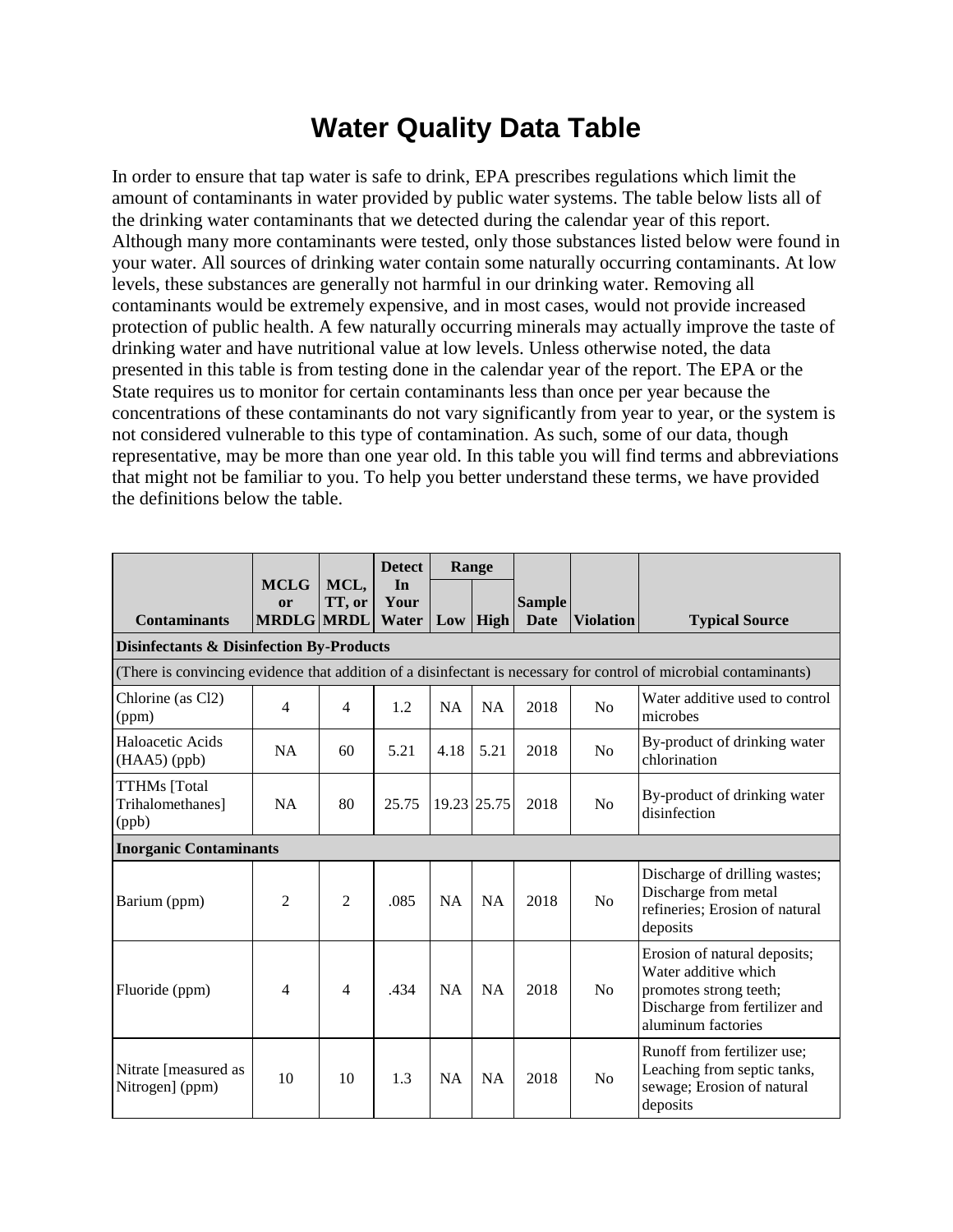|                                                 |          |                                        |   |                | <b>Detect</b>         |                              | Range       |                                      |                       |                                                                            |
|-------------------------------------------------|----------|----------------------------------------|---|----------------|-----------------------|------------------------------|-------------|--------------------------------------|-----------------------|----------------------------------------------------------------------------|
| <b>Contaminants</b>                             |          | <b>MCLG</b><br>or<br><b>MRDLG MRDL</b> |   | MCL,<br>TT, or | In<br>Your<br>Water   | Low                          | <b>High</b> | <b>Sample</b><br><b>Date</b>         | <b>Violation</b>      | <b>Typical Source</b>                                                      |
| Sodium (optional)<br>(ppm)                      |          | <b>NA</b>                              |   |                | 130                   | <b>NA</b>                    | <b>NA</b>   | 2018                                 | N <sub>0</sub>        | Erosion of natural deposits;<br>Leaching                                   |
| <b>Radioactive Contaminants</b>                 |          |                                        |   |                |                       |                              |             |                                      |                       |                                                                            |
| Alpha emitters<br>(pCi/L)                       |          | $\Omega$                               |   | 15             | 2.11                  | <b>NA</b>                    | <b>NA</b>   | 2014                                 | N <sub>0</sub>        | Erosion of natural deposits                                                |
| Radium (combined<br>226/228) (pCi/L)            | $\Omega$ |                                        | 5 |                | 1.328                 | <b>NA</b>                    | <b>NA</b>   | 2014                                 | N <sub>0</sub>        | Erosion of natural deposits                                                |
| <b>Contaminants</b>                             |          |                                        |   |                | Your<br>MCLG AL Water | <b>Sample</b><br><b>Date</b> |             | # Samples<br><b>Exceeding</b><br>AI. | <b>Exceeds</b><br>AI. | <b>Typical Source</b>                                                      |
| <b>Inorganic Contaminants</b>                   |          |                                        |   |                |                       |                              |             |                                      |                       |                                                                            |
| Copper - action level at<br>consumer taps (ppm) |          | 1.3                                    |   | 1.3            | .55                   | 2017                         |             | $\theta$                             | No                    | Corrosion of household<br>plumbing systems; Erosion of<br>natural deposits |
| <b>Inorganic Contaminants</b>                   |          |                                        |   |                |                       |                              |             |                                      |                       |                                                                            |
| Lead - action level at<br>consumer taps (ppb)   |          | $\theta$                               |   | 15             | 1.8                   | 2017                         |             | $\theta$                             | No                    | Corrosion of household<br>plumbing systems; Erosion of<br>natural deposits |

# **Additional Contaminants**

In an effort to insure the safest water possible the State has required us to monitor some contaminants not required by Federal regulations. Of those contaminants only the ones listed below were found in your water.

| <b>Contaminants</b> | <b>State MCL</b> | Your Water | <b>Violation</b> | <b>Explanation and Comment</b> |
|---------------------|------------------|------------|------------------|--------------------------------|
| Manganese           | $150$ ppb        | $4.6$ ppb  | No               | Erosion of natural deposits.   |

| <b>Unit Descriptions</b> |                                                             |  |  |  |
|--------------------------|-------------------------------------------------------------|--|--|--|
| <b>Term</b>              | <b>Definition</b>                                           |  |  |  |
| ppm                      | ppm: parts per million, or milligrams per liter $(mg/L)$    |  |  |  |
| ppb                      | ppb: parts per billion, or micrograms per liter $(\mu g/L)$ |  |  |  |
| pCi/L                    | pCi/L: picocuries per liter (a measure of radioactivity)    |  |  |  |
| <b>NA</b>                | NA: not applicable                                          |  |  |  |
| ND                       | ND: Not detected                                            |  |  |  |